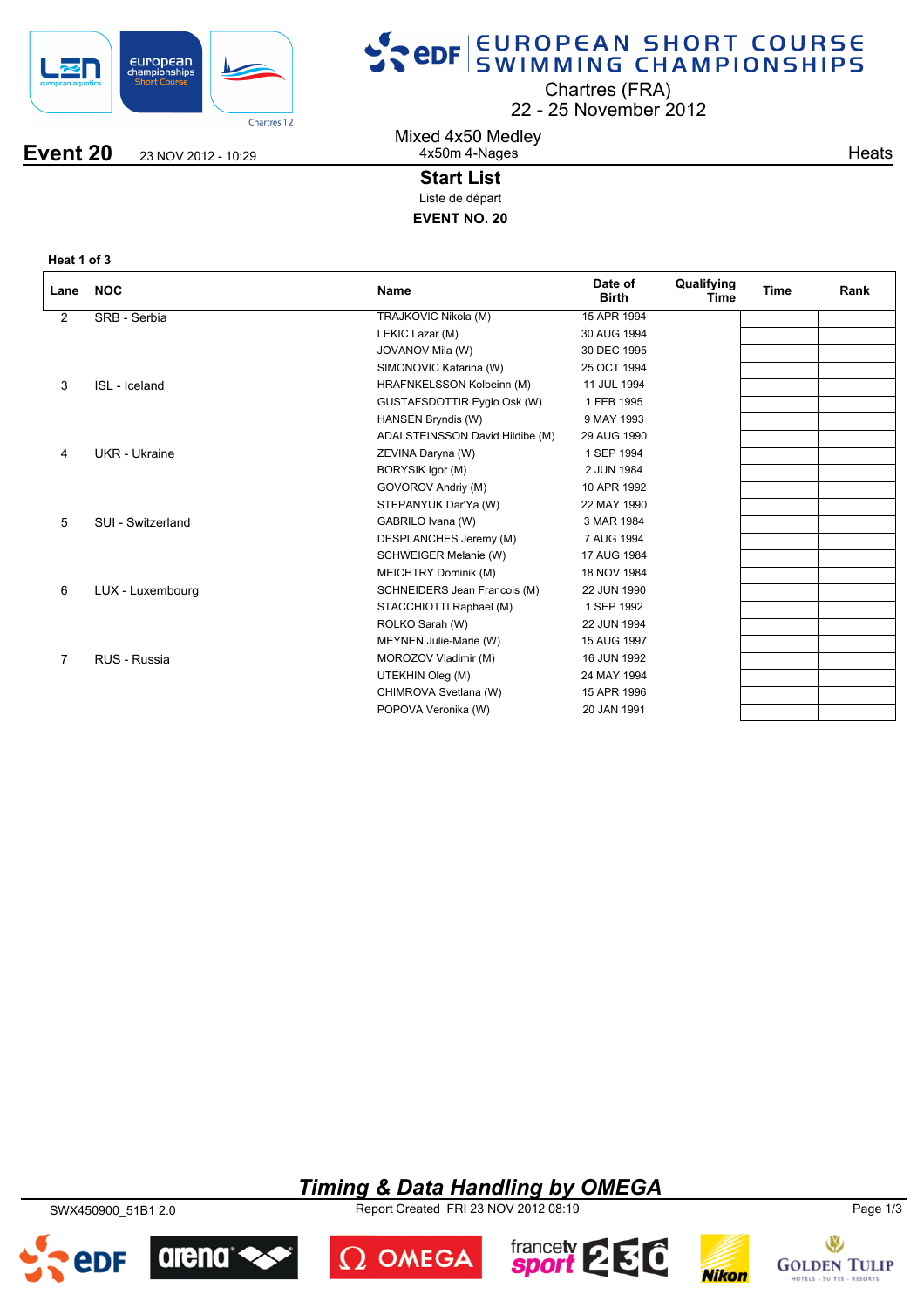

**Event 20** 23 NOV 2012 - 10:29

# SPOR SWIMMING CHAMPIONSHIPS

Chartres (FRA)

22 25 November 2012

Mixed 4x50 Medley 4x50m 4-Nages

**Heats** 

**Heat 2 of 3**

| Lane           | <b>NOC</b>                 | <b>Name</b>                     | Date of<br><b>Birth</b> | Qualifying<br>Time | <b>Time</b> | Rank |
|----------------|----------------------------|---------------------------------|-------------------------|--------------------|-------------|------|
| $\overline{2}$ | <b>BLR</b> - Belarus       | HERASIMENIA Aliaksandra (W)     | 31 DEC 1985             |                    |             |      |
|                |                            | VABISHCHEVICH Viktar (M)        | 22 MAR 1989             |                    |             |      |
|                |                            | TSURKIN Yauhen (M)              | 9 DEC 1990              |                    |             |      |
|                |                            | KHAKHLOVA Sviatlana (W)         | 2 OCT 1984              |                    |             |      |
| 3              | SLO - Slovenia             | CARMAN Anja (W)                 | 22 MAR 1985             |                    |             |      |
|                |                            | DUGONJIC Damir (M)              | 21 FEB 1988             |                    |             |      |
|                |                            | MANKOC Peter (M)                | 4 JUL 1978              |                    |             |      |
|                |                            | GOVEJSEK Nastja (W)             | 15 JUL 1997             |                    |             |      |
| 4              | EST - Estonia              | OLVIK Andres (M)                | 16 APR 1986             |                    |             |      |
|                |                            | ALJAND Martti (M)               | 22 NOV 1987             |                    |             |      |
|                |                            | SAARNAK Annika (W)              | 19 SEP 1988             |                    |             |      |
|                |                            | ALJAND Triin (W)                | 8 JUL 1985              |                    |             |      |
| 5              | TUR - Turkey               | BASLAKOV Iskender (M)           | 7 FEB 1990              |                    |             |      |
|                |                            | <b>GUNAYDIN Dilara Buse (W)</b> | 5 JUL 1989              |                    |             |      |
|                |                            | ROSENBERGER Iris (W)            | 26 OCT 1985             |                    |             |      |
|                |                            | GURDAL Kemal Arda (M)           | 2 JUL 1990              |                    |             |      |
| 6              | <b>DEN - Denmark</b>       | THOMSEN Kristina (W)            | 1 DEC 1991              |                    |             |      |
|                |                            | CHRISTENSEN Chris (M)           | 2 MAR 1988              |                    |             |      |
|                |                            | ANDERSEN Daniel Steen (M)       | 30 MAR 1995             |                    |             |      |
|                |                            | <b>BLUME Pernille (W)</b>       | 14 MAY 1994             |                    |             |      |
| 7              | <b>GBR</b> - Great Britain | QUIGLEY Lauren (W)              | 28 FEB 1995             |                    |             |      |
|                |                            | BENSON Craig H (M)              | 30 APR 1994             |                    |             |      |
|                |                            | JAMES Antony (M)                | 5 NOV 1989              |                    |             |      |
|                |                            | SMITH Sophie (W)                | 18 AUG 1994             |                    |             |      |
|                |                            |                                 |                         |                    |             |      |

### *Timing & Data Handling by OMEGA*

SWX450900\_51B1 2.0 Report Created FRI 23 NOV 2012 08:19 Page 2/3